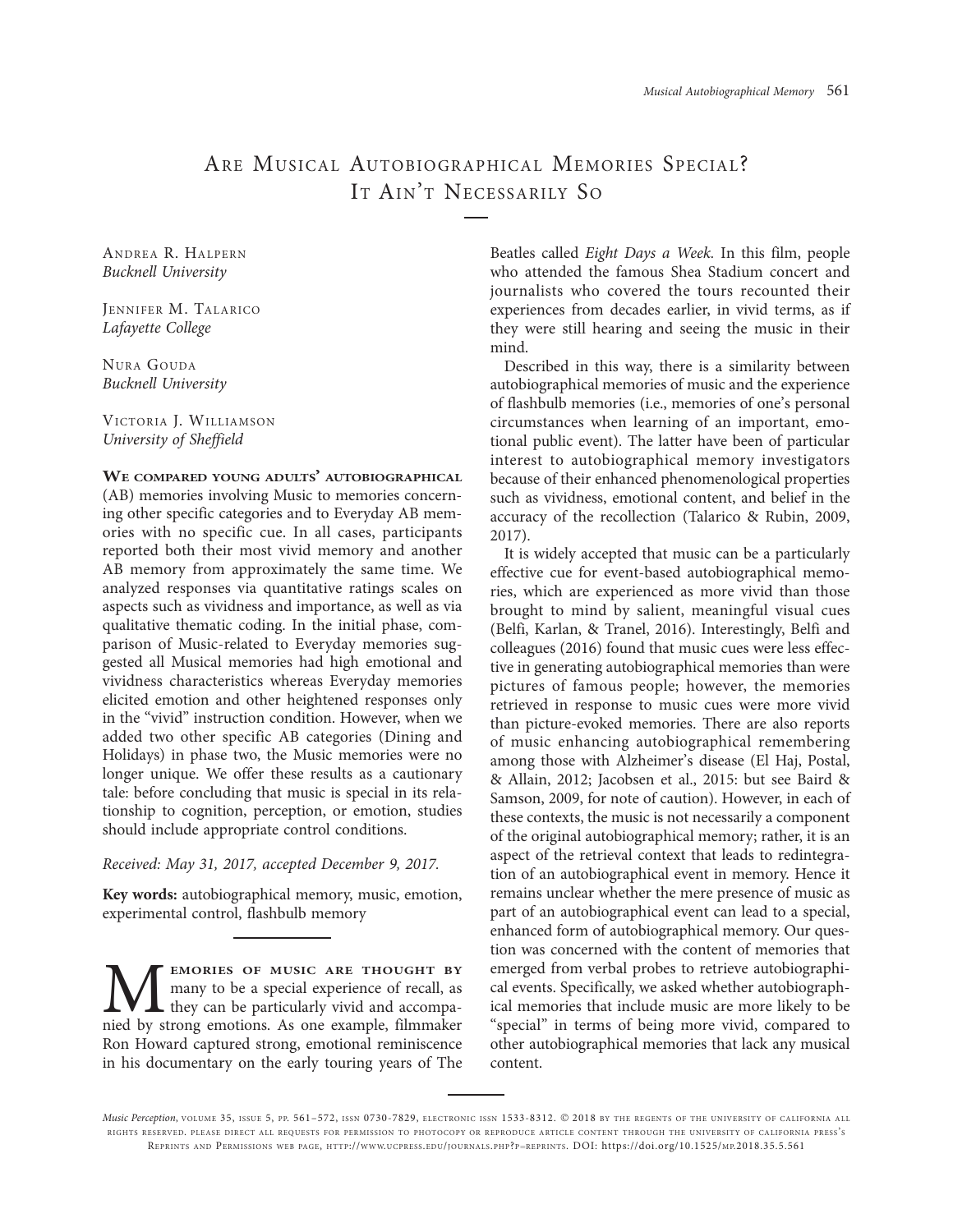Typically, vividness in autobiographical memory is associated with visual processing. In support of this finding, neuropsychological work has shown that impairment of long-term visual memory simultaneously results in impairment of autobiographical remembering in the absence of damage to brain areas more commonly associated with memory (Greenberg, Eacott, Brechin, & Rubin, 2005). Similarly, the description of severely deficient autobiographical memory in otherwise healthy adults includes profoundly impaired delayed recall of visual information (Palombo, Alain, Söderlund, Khuu, & Levine, 2015). However, memories of music may be an example where the visual components of autobiographical memory are less important than the auditory components. Therefore, showing that memories of music are more likely to be vivid than other (more visually oriented) autobiographical memories would have implications for our understanding of mnemonic processing.

In the present paradigm, our instructions for cued recall focused participants on the contents and phenomenological features of their autobiographical memories. In a within-subjects comparison, participants were asked to recall their "most vivid memory" and to recall "any other event from your life." In this way, we compare memories that differ in self-reported vividness within individuals, while controlling for individual differences in visual imagery or recollection (Rubin, Schrauf, & Greenberg, 2003). Whether the two cued memories were restricted to those "involving music" was manipulated between subjects. Therefore, participants were not aware of the contrast between musically related and non-musically related memories when providing responses and therefore demand characteristics regarding the "special" status of music-related memories were reduced. By emphasizing variability in vividness, even within music-related memories, we should also bias the data against our hypothesis of observing enhanced vividness within musical memories.

Overall, we were pursuing the idea that ''music is special,'' a claim that has surfaced from time to time in the wider literature. Related ideas have included the Mozart Effect (Chabris, 1999; Rauscher, Shaw, & Ky, 1993; Thompson, Schellenberg, & Husain, 2001), suggestions that music training can enhance skills in other domains (Brandler & Rammsayer, 2003; Hansen, Wallentin, & Vuust, 2013; Helmbold, Rammsayer, & Altenmüller, 2007, Schellenberg, 2004), that music is uniquely suited for therapeutic contexts (Altenmüller & Schlaug, 2013; Bradt, Dileo, Magill, & Teague, 2016; Witzke, Rhone, Backhaus & Shaver, 2008), and that memory for music differs from other kinds of memory

(Barrett et al., 2010; Halpern & Bartlett, 2011). We offer this narrative not to dispute any of these claims, but as a cautionary tale about adopting the ''music is special'' argument in empirical work, the reason for which will become evident as we describe the two phases of our research into musical autobiographical memories.

The present experiment comprised two phases. In the initial conception of the experiment (Phase 1), we compared the characteristics of verbally cued musical memories to non-musical memories both for memories that participants considered particularly vivid and those that they considered more ordinary. On completion of Phase 1, we tentatively concluded that musical autobiographical memories were special and in fact presented those data at two conferences. However, our own thinking, and input from people attending our presentations, led us to reconsider that conclusion. We questioned the robustness of this interpretation given that we had not also probed other specific categories of autobiographical memories. In Phase 2 we added two additional cued categories: memories of dining experiences and holidays/celebrations. Although our main analysis eventually included all four types of memories, here we present the narrative as originally conceived, for two main reasons. First, the analyses in the two phases were somewhat different (for instance, the coding in Phase 2 used the codebook developed in Phase 1). More relevant to one of main points, is that this order of presentation serves to emphasize the "cautionary tale" aspect of our work.

### Phase 1

# **METHOD**

Participants. Forty-one undergraduate students (10 male, 30 female, 1 gender undisclosed) between the age range of 18 to 22 participated in Phase 1. All were students at Lafayette College. Twenty-one of the students (13 female) provided memories related to Music.

Materials. Participants were asked to provide short written responses and ratings regarding two personally experienced life events: one that they self-identified as being particularly vivid and one that they self-identified as being ordinary. Half the participants were asked to consider memories that specifically involved Music whereas the other half were not given any category instructions.

The autobiographical memory questionnaire we used was adapted from prior work in flashbulb memory (Talarico & Rubin, 2003) and required qualitative reporting on the chosen event followed by quantitative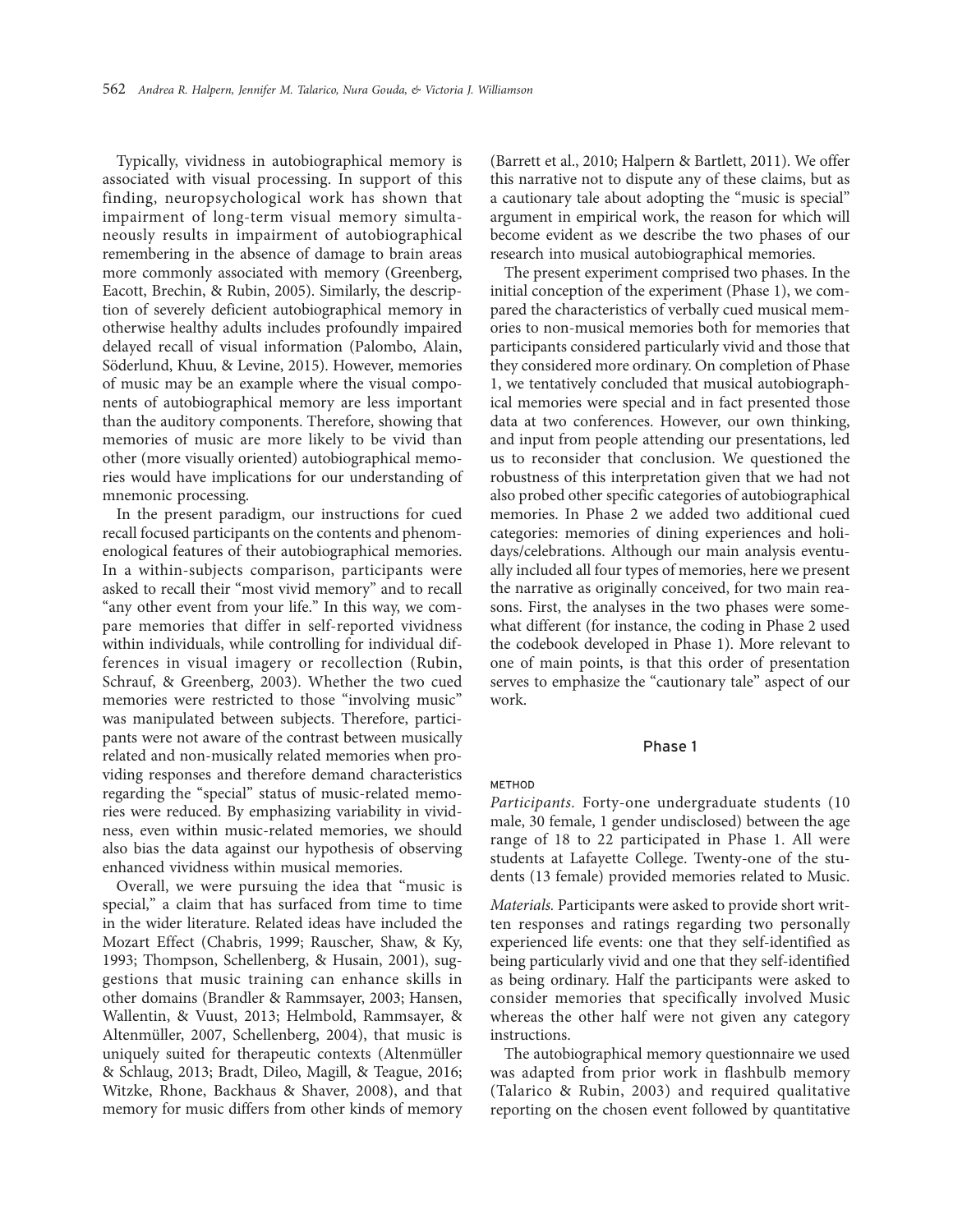rating on its characteristics. First, participants were asked to describe the canonical features of their chosen memory; i.e., "What was the event?," "When did this event occur?," "Where were you, physically?," "Were there others present, and, if so, who?," "What were you, personally, doing?," and "What was your dominant emotion at the time of the event?'' The final question included one of the key elements of flashbulb memory, whether there were "distinctive details from the event." The accompanying set of quantitative rating questions were drawn from the Autobiographical Memory Questionnaire (AMQ; Rubin et al., 2003) and were designed to assess recollection, vividness, belief in memory accuracy, personal significance, emotionality, and degree of rehearsal relating to the memory. Event features of surprise and importance were also assessed on similar 7-point rating scales.

For the Music-related memories condition only, participants were asked six additional questions: ''How was music involved in this event?," "How were you, personally, involved with the music during this event?," "If you were listening to music, was is recorded or live?," "Were you alone or with other listeners?," "If you were playing music, were you practicing or performing for an audience?," and "Were you playing alone or with other musicians?'' Participants also completed the Goldsmith's Musical Sophistication Index (Gold MSI: Müllensiefen, Gingras, Musil, & Stewart, 2014) after all other measures had been collected.

# PROCEDURE

Data collection. After providing informed consent, participants read general instructions. All participants were asked to use the paper questionnaire to describe ''their most vivid autobiographical memory'' (Music-related or not, depending on condition) and to rate the characteristics of that memory. The participants in the Music condition immediately completed the additional questions about the musical content of their chosen memory. All participants then completed the qualitative and quantitative questions about ''any other event from your life ... that occurred in roughly the same time period as the event described above'' (Music-related or not, depending on condition). Finally, participants provided information on demographics such as age and gender.

Coding. The qualitative data of the event descriptions were coded using a basic form of Applied Thematic Analysis that has been adapted for use in studies of musical experiences (ATA; Guest, MacQueen, & Namey, 2012; Alessandri, Williamson, Eiholzer, & Williamon, 2015; Williamson & Jilka, 2013; Williamson et al.,

2012). ATA is an approach to text analysis where the core principle is that the data are the basis for any analysis decision. Hence the reduction of data to useable quotes, the coding and extraction of themes from the text, and their interpretation are all processes that remain grounded in the form of data collected, so are idiosyncratic to each study.

Following this ATA-inspired approach, a protocol was applied to the questionnaires that began with a basic data reduction (cleaning) followed by coding and theme generation and analysis. First, the text responses were transferred by one individual from the paper questionnaire into a spreadsheet; as part of this process the data were reduced to text segments that each presented one core message. The instruction provided was to remove any text not related to the prompt or that replicated a core idea. Then, the reduced text segments were analyzed using a dual coder protocol (designed and developed by Williamson et al., 2012, and Williamson & Jilka, 2013) that helps reduce subjectivity. The aim of this method is to first generate a set of codes that summarize the long text data, as they are understood by two independent coders, and then to organize them into short theme labels that represent the key concepts expressed in the data. These "themes" can then be compared across different conditions.

First, we provided basic training on line by line coding and theme development, as detailed in the references above. Then each coder read the text segments in isolation and generated codes for all the statements. These codes were recorded as they emerged and each coder aimed to use them consistently when further examples were found in the data. Hence each coder developed her own "code book" that effectively summarized the content of the participants' memory descriptions. The coders then came together for an analysis session where they took turns presenting each of their codes and gave examples from the data to support their decision. From these code comparisons, agreed theme labels were generated and a final dual-input codebook for the dataset was created.

The final stage of analysis resulted in the emergence of several themes: type of event, age when the event happened, location, who else was present, what the person was doing, and emotion experienced. An ''other'' theme was included to represent miscellaneous remarks such as the weather, clothing worn, etc. Musical memories were coded by type of situation, such as listening, performing, or practicing. The absence of detail was also coded when appropriate. For instance, under Emotion, if the report said there was no particular emotion involved, that was coded as ''neutral,'' or under Doing What, if the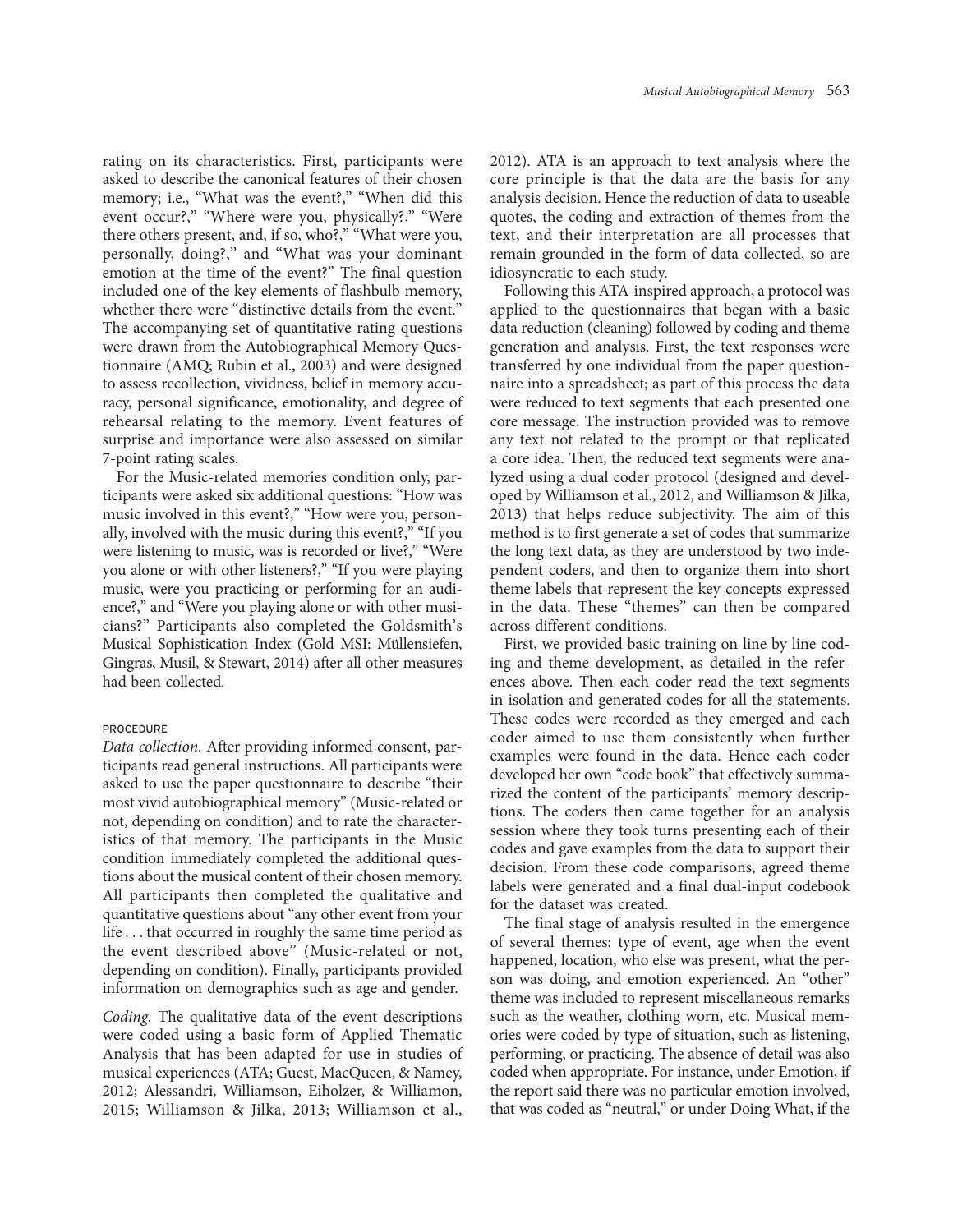person said he or she was doing nothing in particular, that was coded as ''nothing of significance.''

Scoring. The rating questions were grouped partially into smaller variables that represented features of autobiographical recall, related especially to the experience of flashbulb memories. Recollection was assessed by averaging responses to "I feel as though I am reliving" the experience (from  $1 = not$  at all to  $7 = as$  clearly as if it were happening now) and ''while remembering the event now, I feel that I travel back to the time it happened" (from  $1 = not$  at all to  $7 = completely$ ). Belief in the accuracy of the memory was a single item, ''I believe the event in my memory really occurred in the way I remember it" (from  $1 = 100\%$  imaginary to  $7 = 100\%$ real). Vividness was assessed with two questions about perceptual detail: ratings of how well participants could "see it in my mind" and "hear it in my mind" (both from  $1 = not$  at all to  $7 = as$  clearly as if it were happening now). Although these items are frequently averaged in the autobiographical memory literature, we retained the distinction here due to particular interest in the auditory aspects of memories including music. Personal significance was assessed by a single item, ''This memory is significant to my life because it imparts an important message for me or represents an anchor, critical other memory juncture, or turning point'' (from  $1 = not$  at all to  $7 = more$  than any other memory). To assess rehearsal, participants indicated the degree to which they "thought about" and "talked about" the memory (both from  $1 = not$  at all to  $7 = more$  than for any other memory).

Emotion was assessed by asking about the current emotional *affect* and *intensity* of the memory. Participant ratings of how "negative" the emotions they feel while remembering the event were reverse coded and averaged with ratings of how "positive" the emotions they feel while remembering the event (both from  $1 =$ not at all to  $7 =$  entirely). We also asked a series of questions about physical emotional reactions: ''I feel my heart pound or race," "I feel tense all over," "I feel sweaty or clammy," and "I feel knots, cramps, or butterflies in my stomach" (all rated from  $1 = not$  at all to  $7 =$ more than for any other memory) and we collapsed these in to one visceral response measure. Participants also rated consistency of emotional affect and intensity, by answering if they felt the emotions "as strongly as I did then" (same intensity: from  $1 = not$  at all to  $7 = as$ clearly as if it were happening now) and if they felt ''the same particular emotions I felt at the time of the event'' (same emotion: from  $1 =$  completely different to  $7 =$ identically the same).

To assess surprise of the events, participants were asked to rate (from  $1 = not$  at all to  $7 = completely$ ) how "surprising," "unusual," "ordinary," and "expected" the event was. These were collapsed to form a measure of surprise (with the latter two items being reversescored). In addition, participants indicated how important the event was (from  $1 = not at all to 7 = very$ important) to them "personally," to their "family and friends," to their "country," and "internationally." The former two were averaged to create a *local importance* scale and the latter two were averaged to create a **global** importance scale.

# RESULTS

First, we examined the Gold MSI to determine the musical sophistication of our sample. There was no significant difference between participants who recalled Everyday memories ( $M = 65.80$ , SEM = 2.07) and those who recalled Music memories ( $M = 66.81$ , SEM = 1.61) on the subset of questions characterized as General Music Sophistication,  $t(39) = 0.39$ ,  $p > .70$ . Given that the maximum score on that scale is 125, our sample was modest in musical sophistication. Most participants said that they played an instrument (with only three participants in the Everyday memory condition and two participants in the Music memory condition indicating that they did not). The most common responses to the question were piano ( $n = 14$ , 6 in the Everyday memory group and 8 in the Music memory group) and voice  $(n = 11, 7$  in the Everyday memory group and 4 in the Music group).

The resulting dataset included memories in four categories: vivid Musical, ordinary Musical, vivid nonmusical (Everyday), and ordinary non-musical (Everyday). Vivid and ordinary memories were self-selected by participants cued to recall either Music-related or Everyday autobiographical memories. To preview our results, vivid Everyday memories differed from ordinary Everyday memories in several respects relating to their vividness and emotional content, as would be expected, but these differences were rarely present between the vivid and ordinary Musical memories. Sample memory reports from two participants (one from the Music condition and one from the Everyday condition) are included in the Appendix.

To summarize the main outcomes of the qualitative analysis, ordinary non-musical memories were approximately half as likely to include physical descriptions  $(25\% \text{ vs. } 43-48\%)$  and nearly twice as likely to not include any distinctive details (45% vs.19–29%) as were the other three memory types. These ordinary, Everyday memories were also less likely to include references to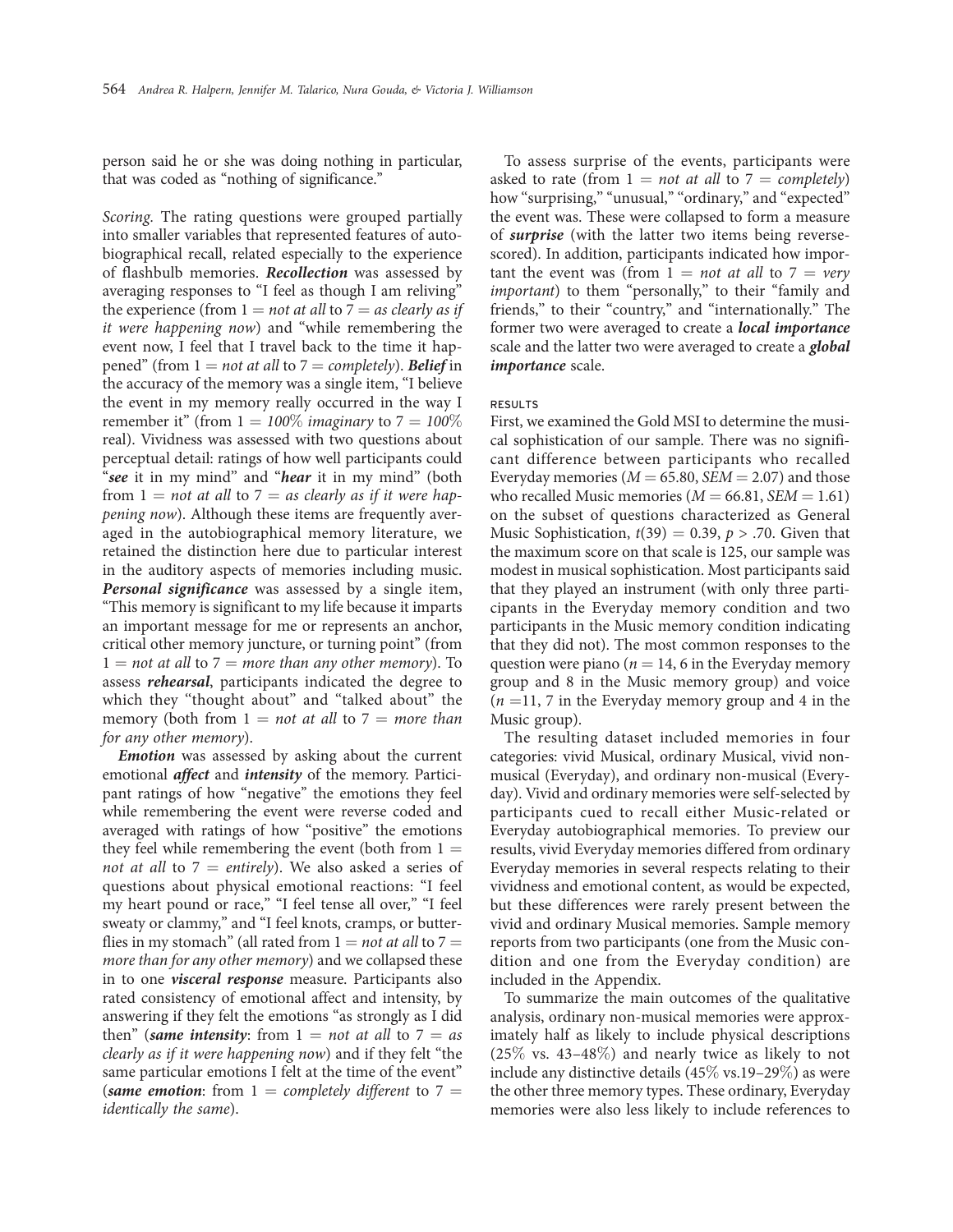|                    | Everyday<br>$(n = 20)$ |            |          |            | Music<br>$(n = 21)$ |            |          | Holiday<br>$(n = 25)$ |       |      | Dining<br>$(n = 23)$ |            |       |            |          |            |
|--------------------|------------------------|------------|----------|------------|---------------------|------------|----------|-----------------------|-------|------|----------------------|------------|-------|------------|----------|------------|
|                    | Vivid                  |            | Ordinary |            | Vivid               |            | Ordinary |                       | Vivid |      | Ordinary             |            | Vivid |            | Ordinary |            |
|                    | М                      | <b>SEM</b> | М        | <b>SEM</b> | М                   | <b>SEM</b> | М        | <b>SEM</b>            | М     | SEM  | М                    | <b>SEM</b> | М     | <b>SEM</b> | М        | <b>SEM</b> |
| Recollection       | 5.63                   | 0.29       | 4.13     | 0.35       | 5.00                | 0.28       | 4.71     | 0.34                  | 4.62  | 0.26 | 4.12                 | 0.32       | 4.70  | 0.27       | 3.61     | 0.33       |
| See                | 6.40                   | 0.24       | 5.00     | 0.33       | 5.95                | 0.24       | 5.48     | 0.32                  | 6.28  | 0.22 | 4.88                 | 0.30       | 5.78  | 0.23       | 4.96     | 0.31       |
| Hear               | 5.25                   | 0.40       | 3.30     | 0.41       | 5.00                | 0.39       | 4.52     | 0.40                  | 4.28  | 0.36 | 3.40                 | 0.37       | 4.44  | 0.37       | 3.39     | 0.39       |
| Belief             | 6.15                   | 0.23       | 5.45     | 0.34       | 5.67                | 0.23       | 5.48     | 0.33                  | 6.12  | 0.21 | 5.54                 | 0.30       | 6.13  | 0.22       | 5.48     | 0.31       |
| Significance       | 5.20                   | 0.38       | 3.25     | 0.45       | 4.10                | 0.37       | 3.71     | 0.43                  | 3.68  | 0.34 | 3.28                 | 0.40       | 3.26  | 0.36       | 2.91     | 0.42       |
| Rehearsal          | 4.48                   | 0.24       | 3.10     | 0.34       | 3.83                | 0.24       | 3.45     | 0.33                  | 3.30  | 0.22 | 2.72                 | 0.30       | 3.15  | 0.23       | 2.46     | 0.32       |
| Intensity          | 4.85                   | 0.32       | 2.65     | 0.42       | 4.10                | 0.31       | 3.52     | 0.41                  | 3.56  | 0.29 | 3.00                 | 0.37       | 3.87  | 0.30       | 2.57     | 0.39       |
| Affect             | 5.25                   | 0.49       | 5.13     | 0.42       | 5.64                | 0.48       | 5.88     | 0.41                  | 5.82  | 0.44 | 4.80                 | 0.37       | 5.26  | 0.46       | 6.04     | 0.39       |
| Visceral Responses | 3.04                   | 0.25       | 1.63     | 0.26       | 2.25                | 0.25       | 2.04     | 0.26                  | 1.79  | 0.23 | 1.84                 | 0.24       | 1.63  | 0.24       | 1.59     | 0.25       |
| Same Emotions      | 4.50                   | 0.34       | 3.75     | 0.38       | 4.14                | 0.33       | 3.91     | 0.37                  | 4.40  | 0.30 | 3.84                 | 0.34       | 4.74  | 0.31       | 4.04     | 0.35       |
| Same Intensity     | 4.20                   | 0.36       | 3.00     | 0.35       | 3.14                | 0.36       | 2.91     | 0.34                  | 3.52  | 0.33 | 2.92                 | 0.31       | 3.70  | 0.34       | 2.74     | 0.32       |
| Surprise           | 4.90                   | 0.36       | 3.15     | 0.40       | 4.01                | 0.35       | 3.43     | 0.39                  | 4.02  | 0.32 | 3.10                 | 0.36       | 3.88  | 0.33       | 2.12     | 0.37       |
| Local Importance   | 5.85                   | 0.34       | 3.73     | 0.39       | 5.05                | 0.33       | 4.57     | 0.38                  | 4.84  | 0.31 | 4.48                 | 0.35       | 4.50  | 0.32       | 3.98     | 0.36       |
| Global Importance  | 1.25                   | 0.25       | 1.48     | 0.28       | 1.33                | 0.24       | 1.57     | 0.28                  | 1.72  | 0.22 | 1.80                 | 0.25       | 1.59  | 0.23       | 1.13     | 0.26       |

TABLE 1. Descriptive Statistics for Quantitative Variables Across Both Phases of the Study

TABLE 2. Inferential Statistics for Phase <sup>1</sup> (2 <sup>x</sup> 2 Multivariate Mixed Factorial ANOVA)

|                    |          | Main Effect of Memory Type<br>(vivid vs. ordinary) |                            | Main Effect of Memory Category<br>(Everyday vs. Music) | Interaction |                            |          |               |            |
|--------------------|----------|----------------------------------------------------|----------------------------|--------------------------------------------------------|-------------|----------------------------|----------|---------------|------------|
|                    | F(1, 39) | p                                                  | $\overline{2}$<br>$\eta_p$ | F(1, 39)                                               | p           | $\overline{2}$<br>$\eta_p$ | F(1, 39) | $\mathcal{P}$ | $\eta_p^2$ |
| Recollection       | 11.05    | .002                                               | .22                        | 0.00                                                   | .96         | .00                        | 5.11     | .03           | .12        |
| See                | 23.42    | < 0.001                                            | .38                        | 0.00                                                   | .96         | .00                        | 5.68     | .02           | .13        |
| Hear               | 11.99    | .001                                               | .24                        | 1.21                                                   | .28         | .03                        | 4.42     | .04           | .10        |
| <b>Belief</b>      | 5.93     | .02                                                | .13                        | 0.42                                                   | .52         | .01                        | 1.94     | .17           | .05        |
| Significance       | 10.44    | .003                                               | .21                        | 0.62                                                   | .44         | .02                        | 4.73     | .04           | .11        |
| Rehearsal          | 12.91    | .001                                               | .25                        | 0.20                                                   | .66         | .01                        | 4.14     | .05           | .10        |
| Intensity          | 16.93    | < 0.001                                            | .30                        | 0.03                                                   | .86         | .00                        | 5.81     | .02           | .13        |
| Affect             | 0.02     | .89                                                | .00                        | 1.31                                                   | .26         | .03                        | 0.22     | .64           | .01        |
| Visceral Responses | 12.16    | .001                                               | .24                        | 0.60                                                   | .44         | .02                        | 6.60     | .01           | .15        |
| Same Emotions      | 2.72     | .11                                                | .07                        | 0.10                                                   | .76         | .00                        | 0.73     | .40           | .02        |
| Same Intensity     | 5.13     | .03                                                | .12                        | 2.62                                                   | .11         | .06                        | 2.36     | .14           | .06        |
| Surprise           | 9.10     | .004                                               | .19                        | 0.73                                                   | .40         | .02                        | 2.28     | .14           | .06        |
| Local Importance   | 21.26    | < .001                                             | .35                        | 0.00                                                   | .95         | .00                        | 8.54     | .01           | .18        |
| Global Importance  | 0.99     | .33                                                | .03                        | 0.13                                                   | .72         | .00                        | 0.00     | .98           | .00        |

emotion codes such as happiness, the dominant emotion code (included in at least 33% of reports from the other three memory types), than the other memory types. Similarly, age of the memories indicated that the plurality (at least 45%) were from the teenage years, across all four memory types.

The quantitative data (shown in Table 1) were analyzed with a 2 (memory type: vivid vs. ordinary) x 2 (instruction condition: Everyday vs. Musical) multivariate mixed factorial ANOVA (see Table 2). Recollection, see, hear, significance, rehearsal, emotional intensity,

visceral responses, and local importance all showed significant interactions and main effects of memory type. In each case, simple effects analysis (with Bonferroni correction) demonstrated increased ratings for vivid Everyday memories relative to ordinary Everyday memories, all  $t(19) \geq 3.41$ ,  $p < .005$ , but these differences were not found for Musical memories, all  $t(20)$  =  $\leq$  1.30,  $p > 0.10$ . Belief, same intensity, and surprise showed no interaction, but did show a main effect of memory type. For the main effects of memory type, vivid memories showed higher ratings than did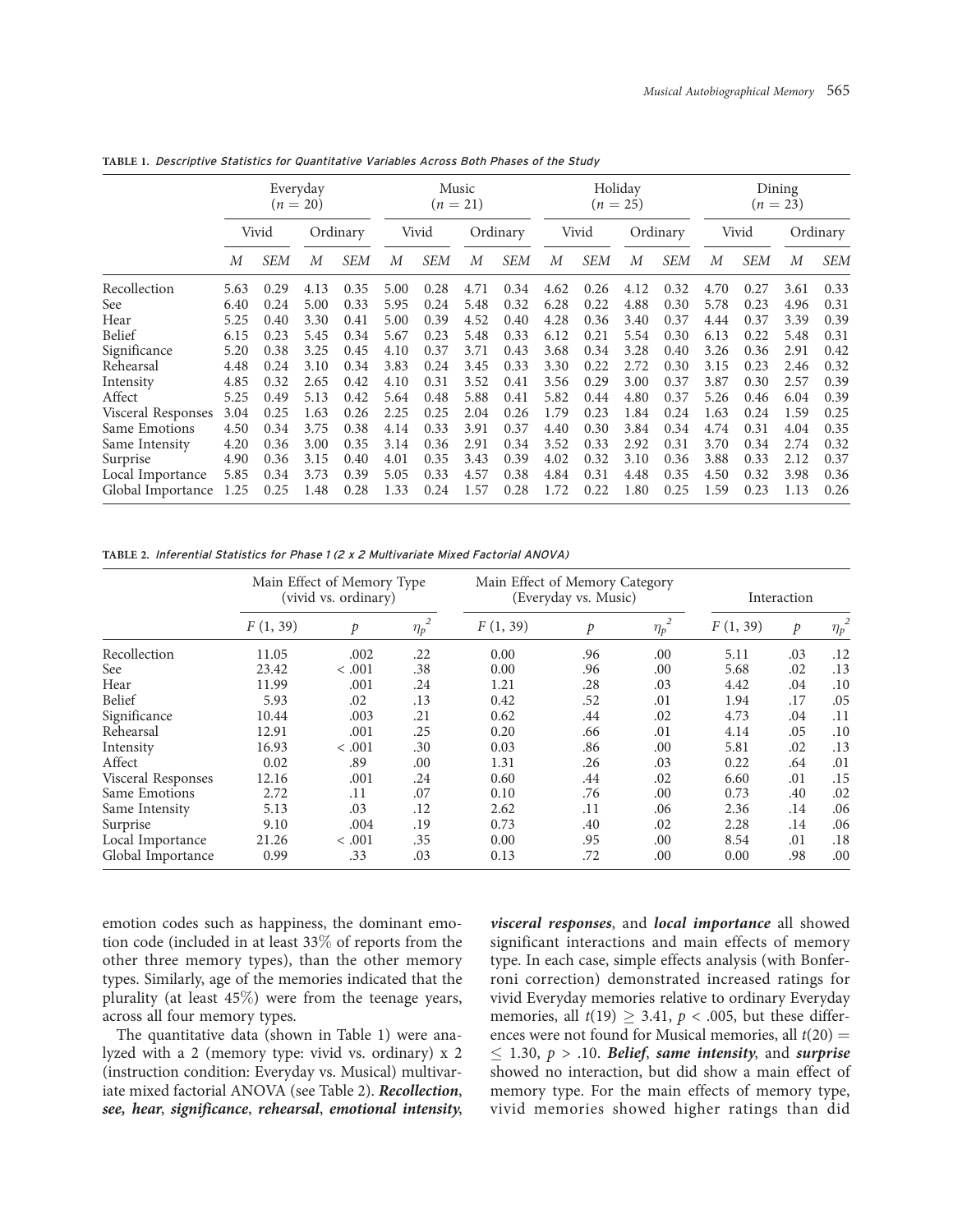ordinary memories in every case. Emotional affect, same emotion, and global importance showed no main effects nor a significant interaction. No variables showed main effects of condition.

# INTERIM DISCUSSION

The descriptive thematic outcomes and quantitative interaction effects observed in Phase 1 were consistent with our hypothesis that musical autobiographical memories are "special." Ordinary Musical memories were more similar to vivid Musical memories and vivid Everyday memories than were ordinary Everyday memories. In other words, Vividness differentiated Everyday memories more so than Musical memories. This finding suggested that musically related autobiographical memories may more typically have features akin to flashbulb memories compared to other autobiographical memories.

One problem for this conclusion, as alluded to earlier, is that the search space for non-musical memories was considerably larger than the one for musical memories, given that it was a constrained category. We determined that to eliminate this confound, we needed to test memories drawn from a similarly narrow semantic category. Furthermore, the new category needed to be as similar to musical memories as possible, particularly in the inclusion of salient emotional and/or sensory characteristics, to more strongly test the hypothesis that musical memories are "special." Thus we replicated our design with two new categories, and re-analyzed the entire set of data.

Two new non-musical categories were added to the paradigm for a more robust test of the differences among musical and non-musical autobiographical memories. Students were asked to recall vivid and ordinary memories of Holidays/Celebrations or Dining experiences. These were selected as appropriate semantic categories to compare to musical memories because of the ubiquity of such events in people's lives, and the potential to include particularly vivid as well as ordinary memories. Similar to music being associated with the sense of hearing, Dining was likely to be strongly associated with a particular sense modality—in this case, taste. Our other cue of Holidays would likely trigger memories that were accompanied by strong emotions as well as multi-sensory features (e.g., sights like Christmas lights or holiday decorations, scents of birthday or menorah candles, tastes of Thanksgiving turkey, or Easter candy, etc.). Pilot testing of the Phase 1 qualitative coding protocol for these two semantic categories also showed high agreement between the emergent themes extracted by the two coders, another reason that

supported their inclusion as a comparison to Music memories.<sup>1</sup>

# Phase 2

# METHOD

# Participants. A new group of 48 participants from Lafayette College (aged 17–22) was recruited. Each participant completed one of two questionnaires that asked about an ordinary and a vivid memory: Holidays ( $N =$ 25, 18 females) and Dining ( $N = 23$ , 15 females).

Materials and procedure. The main materials and procedure were the same as in Phase 1, simply adapted to include reference as part of the introduction to the questionnaire to either the Dining or Holiday category. The Gold MSI was not administered.

Coding. The data reduction, coding, and analysis methods matched that used in Phase 1, with the key exception that the two research assistants did not seek to develop their own code books this time, but rather independently coded the text responses from each of the new semantic categories using the final code book generated in Phase 1. Coding also focused on the three superordinate themes that were relevant to all the memories, in order to allow for effective comparison; type of detail reported (*Detail*), type of specific emotion reported (*Emotion*), and the time frame of the memory (When).

For Details, there were initial differences between Holiday/Dining and Everyday/Music coding categories. The Holiday/Dining details data were coded as: ''Emotional," "Physical," or "None." The Everyday/Music data details were coded as: "Emotional," "Physical," "Outfit," "Weather," or "None." In order to look at the data consistently across all types of memories the data categorized as ''Outfit'' or ''Weather'' were combined with "Physical." Coding themes for "Emotion" had to be similarly adjusted.

Emotion data for Holiday and Dining memories were coded as: "Positive," "Negative," or "Neutral." The data for Everyday and Music memories initially coded as: ''Confidence,'' ''Excited,'' ''Happy,'' ''Fear,'' ''Nervous,'' "Pain," "Sad," or "Neutral." "Confidence," "Excited," and "Happy" were grouped as "Positive." Then "Fear,"

<sup>&</sup>lt;sup>1</sup> This pilot testing stage also included "Sports" as a category on the basis that it shared the performance/spectator dimension with music and because it was the most frequently occurring event-type within nonmusical vivid memories in Phase 1. However, we decided to omit this category on the basis that musical memories did not differ along that dimension, and because coding within this category proved to be difficult with low levels of interrater agreement.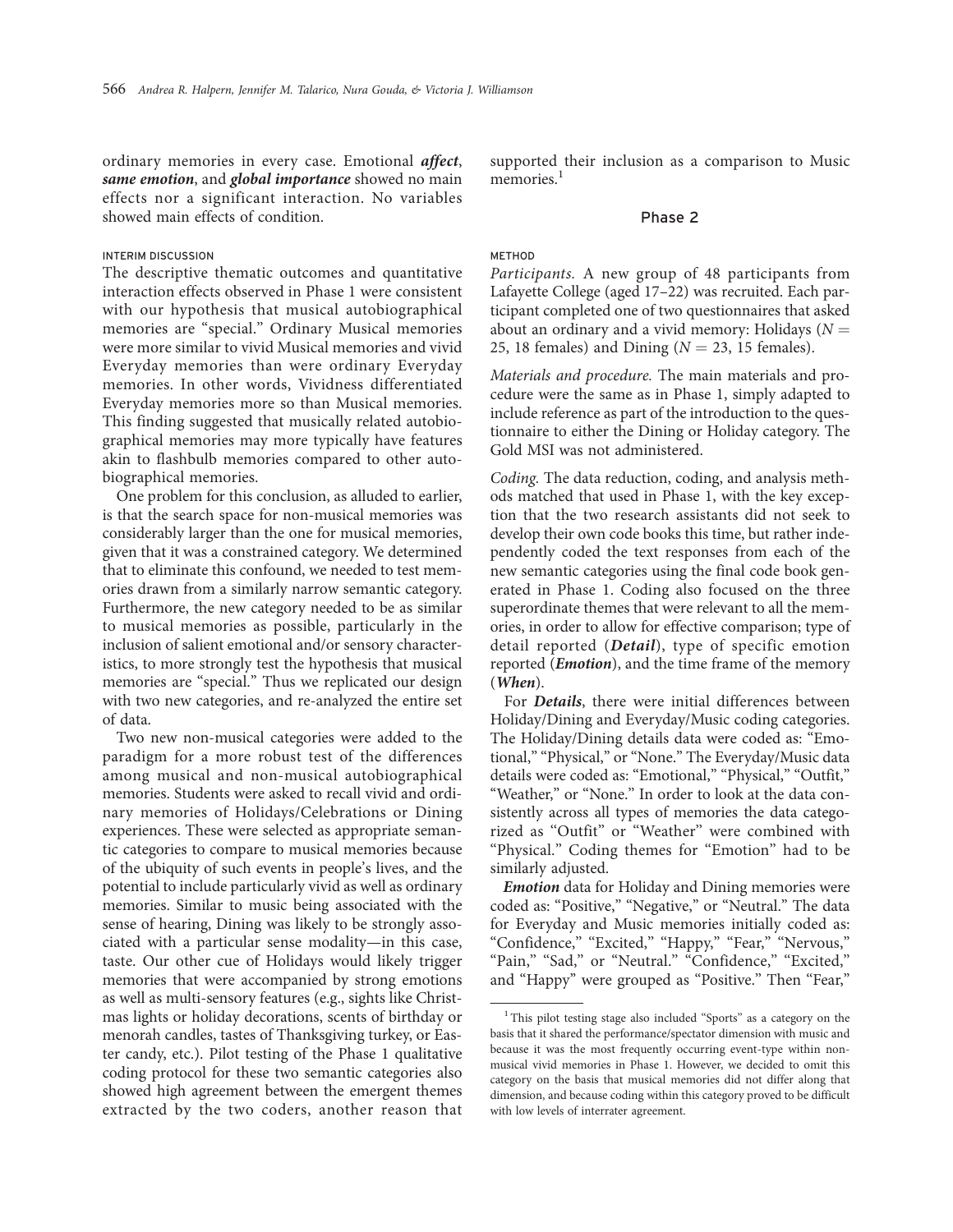''Pain,'' and ''Sad'' were grouped as ''Negative.'' The "Neutral" category remained as it was.

Lastly, Holiday and Dining memories were coded as having occurred: " $> 6$  months ago," "1 + years ago," "3 + years ago," "5+ years ago," and "N/A." Everyday and Music memories were coded as: "Young Adult," "Teenage," "Childhood," and "Early Childhood." In order to synthesize the Age of the Memory data sets, three new categories were created: "Recent," "Early Past," and "Late Past." "Recent" consists of: "> 6 months ago" / " $1+$  years ago" as well as "Young Adult." "Early Past" consists of: " $3+$  years ago" and "Teenage." "Late Past" consists of "5+ years ago," "Childhood," and "Early Childhood.'' The ''N/A'' responses were not included.

Discussion was sufficient to deal with minor discrepancies in emergent theme names in order to reach a consensus on appropriate theme labels. A codebook was created that detailed a definition and description of each theme within each category.

Scoring. The quantitative variables were scored identically as in Phase 1.

# RESULTS

The final dataset included responses from 20 respondents in the Everyday condition (Phase 1), 21 in the Musical condition (Phase 1), 25 in the Holiday condition (Phase 2), and 23 in the Dining condition (Phase 2). All participants generated both a particularly vivid and an ordinary memory within each category, generating a total of 178 memories. Because the number of memories varied in each category, all analyses were done on proportions rather than raw frequency.

Coding. Themes are presented below under each of the three superordinate categories of Detail, Emotion, and When. Histograms for each theme can be found in Figure 1.

- 1. Detail. For most memory types, the majority of reported memories were coded as having a Physical detail, the exceptions were ordinary Holiday memories and ordinary Everyday memories where only 38% and 40% of reports, respectively, included physical details. Holiday and Everyday memories also showed the greatest difference in distributions between vivid and ordinary memories. In no comparisons did Music memories seem dramatically different from the other memory categories.
- 2. Emotion. Again, the distribution of data for Dining, Holiday, Music, and Everyday memories were very similar in the "Emotion" Category. The majority of



FIGURE 1. Distribution of qualitative themes, Details (top panel), Emotions (middle panel), and Age (bottom panel) across all memory categories. Not all groups add to 1 due to rounding and omissions.

memories were coded as *positive*, again with the exception being Everyday, ordinary memories where  $35\%$  of reports were **positive** versus  $45\%$ that were *negative*. The memory categories varied as to whether vivid or ordinary memories included more *positive* emotions. Vivid Music memories included more *positive* emotions than did ordinary Music memories. Everyday memories and Holiday memories showed the same pattern between vivid and ordinary memories, but to a larger degree. Dining memories, however, showed more *positive* emotions in ordinary than in vivid memories.

3. Age of Memory. In this theme, there was more variability among the different types of memories.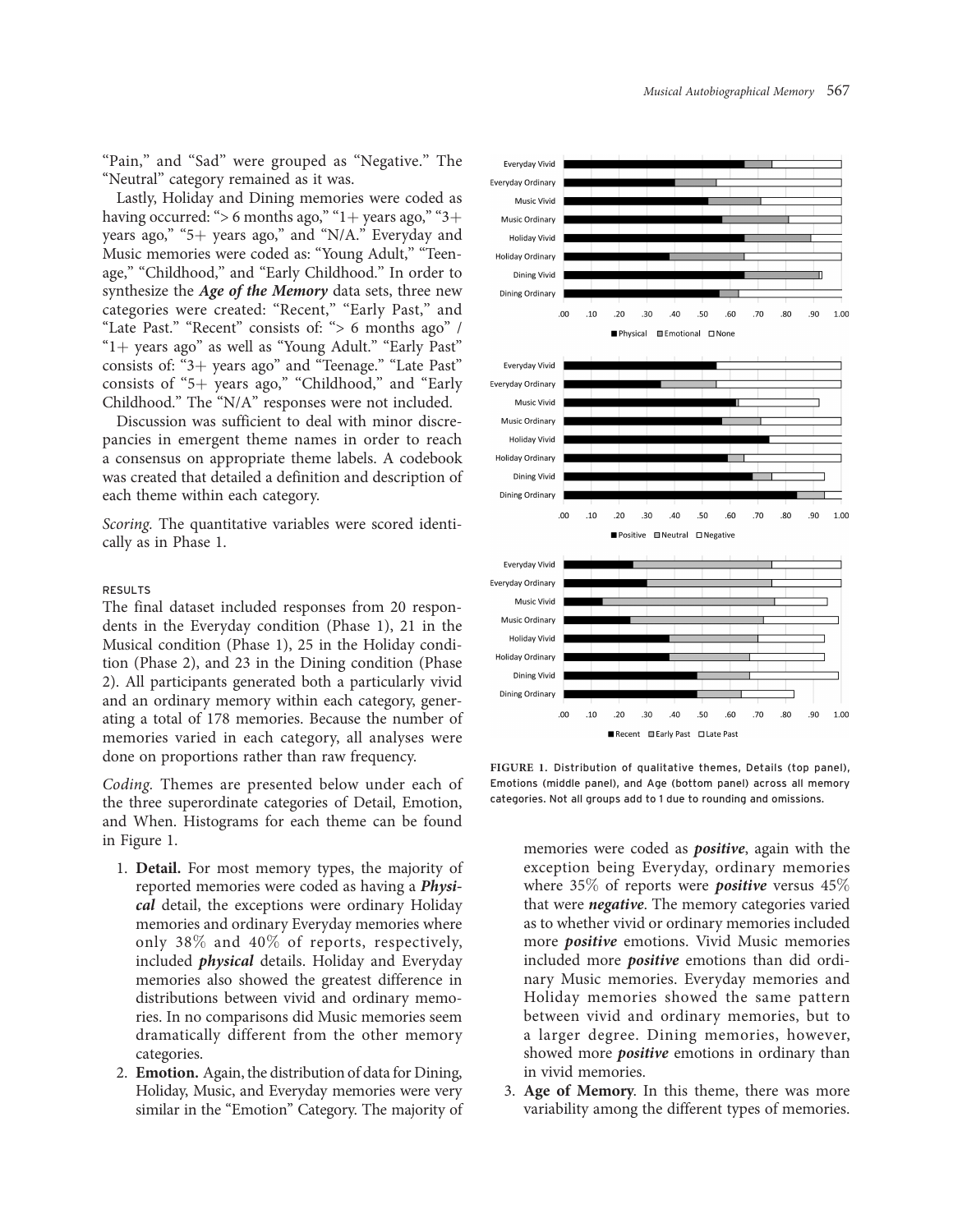|                    |          | Main Effect of Memory Type<br>(vivid vs. ordinary) |                            | Main Effect of Memory Category<br>(Everyday vs. Music vs.<br>Holiday vs. Dining) | Interaction   |               |          |               |                  |
|--------------------|----------|----------------------------------------------------|----------------------------|----------------------------------------------------------------------------------|---------------|---------------|----------|---------------|------------------|
|                    | F(1, 85) | p                                                  | $\overline{c}$<br>$\eta_p$ | F(3, 85)                                                                         | $\mathcal{P}$ | 2<br>$\eta_p$ | F(3, 85) | $\mathcal{P}$ | $\eta_p^{\;\;2}$ |
| Recollection       | 22.42    | < .001                                             | .21                        | 2.11                                                                             | .11           | .07           | 2.31     | .08           | .08              |
| See                | 38.47    | < .001                                             | .31                        | 0.52                                                                             | .67           | .02           | 1.87     | .14           | .06              |
| Hear               | 23.76    | < .001                                             | .22                        | 1.80                                                                             | .15           | .06           | 1.81     | .15           | .06              |
| <b>Belief</b>      | 16.21    | < .001                                             | .16                        | 0.25                                                                             | .86           | .01           | 0.74     | .53           | .03              |
| Significance       | 8.77     | .004                                               | .09                        | 2.73                                                                             | .05           | .09           | 2.15     | .10           | .07              |
| Rehearsal          | 19.42    | < .001                                             | .19                        | 4.58                                                                             | .01           | .14           | 1.46     | .23           | .05              |
| Intensity          | 26.17    | < .001                                             | .24                        | 1.29                                                                             | .28           | .04           | 2.81     | .04           | .09              |
| Affect             | 0.01     | .905                                               | .00                        | 0.60                                                                             | .62           | .02           | 2.34     | .08           | .08              |
| Visceral Responses | 6.66     | .012                                               | .07                        | 2.86                                                                             | .04           | .09           | 4.45     | .01           | .14              |
| Same Emotions      | 7.91     | .006                                               | .09                        | 0.33                                                                             | .80           | .01           | 0.32     | .81           | .01              |
| Same Intensity     | 12.17    | .001                                               | .13                        | 0.80                                                                             | .50           | .03           | 0.91     | .44           | .03              |
| Surprise           | 27.62    | < .001                                             | .25                        | 2.48                                                                             | .07           | .08           | 1.53     | .21           | .05              |
| Local Importance   | 16.08    | < .001                                             | .16                        | 0.95                                                                             | .42           | .03           | 3.51     | .02           | .11              |
| Global Importance  | 0.02     | .900                                               | .00                        | 1.16                                                                             | .33           | .04           | 0.92     | .44           | .03              |

TABLE 3. Inferential Statistics for Phase 2 (2 <sup>x</sup> 4 Multivariate Mixed Factorial ANOVA)

For the Everyday and Music categories, the plurality of memories were from the *early past* whereas for Holiday and Dining memories, the plurality were coded as *recent*. All categories showed roughly equal proportions of memories drawn from the late past. Similarly, none of the memory categories showed much difference in the age distributions for ordinary and vivid memories.

Scoring. With the addition of the new conditions, all the quantitative data (see Table 1) were reanalyzed using a 2 (memory type: vivid vs. ordinary) x 4 (instruction condition: Everyday vs. Musical vs. Holiday vs. Dining) multivariate mixed factorial ANOVA (see Table 3). The main effects of memory type remained the same except that differences in same emotions were now found to be significant. We did find main effects of memory category in ratings of personal significance, rehearsal, and visceral responses; however, they were not as we predicted. In other words, Musical memories were not different from any of the other categories. Instead, Dining memories showed significantly lower ratings in personal significance and visceral emotions than Everyday memories according to post hoc Tukey HSD tests. For rehearsal, post hoc Tukey HSD tests showed that Everyday memories and Music memories (which were not different from each other) were rated significantly lower than memories of Dining. Similarly, the failure to find differences between ordinary and vivid memories within Music memories that had been of interest initially were not repeated as expected here. Only three

variables showed a significant interaction between memory type and condition: *emotional intensity*, *vis*ceral responses, and local importance. Simple effects analysis (with Bonferroni correction) showed that the primary driver for these effects was the Everyday condition, not the Music condition. The difference between vivid and ordinary memories was significant for the Everyday condition in all three cases,  $t(19) = 5.01$ , 3.41, and 5.20 respectively, all  $p < .005$ . That difference was also significant for the Dining memories, but only for ratings of *intensity*,  $(22) = 3.08$ ,  $p < .05$ , (not *visceral*) responses or local importance,  $t(22) = 0.15$  and 1.22 respectively, both  $p > .20$ ). There was no difference between vivid and ordinary memories on *intensity*, *vis*ceral reactions or local importance within Holiday,  $t(24) = 1.30, -0.16,$  and 0.76 respectively, all  $p > .20$ , or Music,  $t(20) = 1.12$ , .94, and 1.22 respectively, all  $p >$ .20, memories.

#### General Discussion

Although initial comparisons between musical and non-musical autobiographical memories seemed to support a "music is special" narrative, upon further analysis with additional experimental control in the form of two other semantic categories, that distinction disappeared. The differences we found in Phase 1 between musical and non-musical autobiographical memories appear to be due to a semantic-category cueing effect rather than to the idea that personally experienced, musically related memories have features more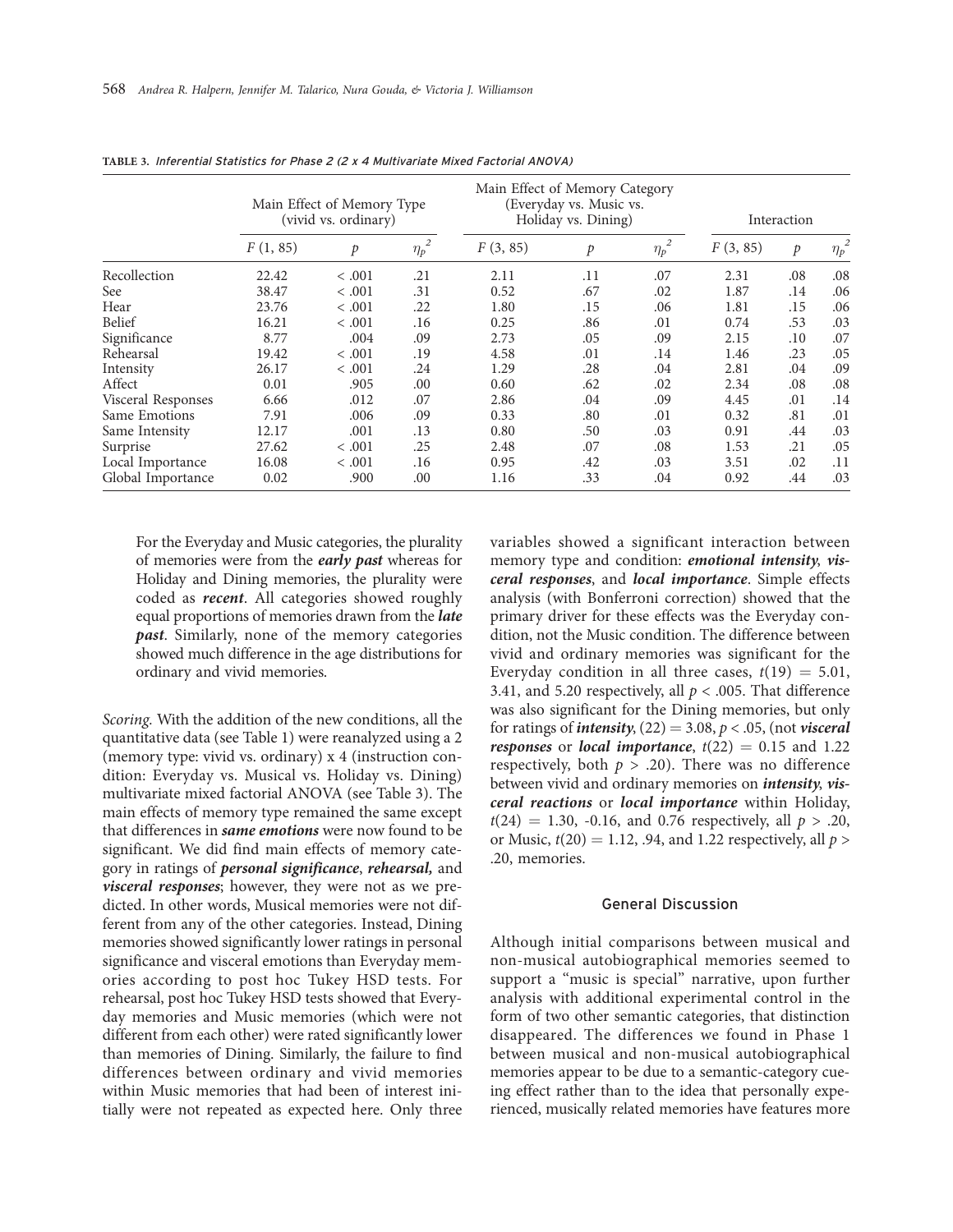akin to flashbulb memory than other forms of autobiographical memory, per se. This conclusion is supported by the fact that the differences we saw between vivid and ordinary memories within the initial two conditions remained robust in Phase 2 (thus validating participant compliance with our instructions), but the similarity across that within-subjects dimension that was present for music-related memories was also seen for Dining and Holiday memories. In some domains, the new categories showed the deviant pattern. For instance, Dining showed the largest difference in Detail between vivid and ordinary, perhaps because we eat many meals, and vivid dining experiences may be rare relative to the thrice-daily routine dining experiences. On the other hand, Dining elicited fewer emotions than other categories, perhaps suggesting that fine or memorable meals are more an aesthetic than emotional experience. It may still be that musical memories are special in some ways, but not in the ways that we assessed or to a degree that our study was sufficiently sensitive to detect. It may be that verbal cues are insufficient for bringing truly special musical memories to mind.

However, the larger point here in our "cautionary tale'' is that sometimes both in the scholarly literature (including some of the references we cited earlier) and in publications and presentations meant for the general public, music is often offered as an example of a unique domain. Of course, understanding music processing per se is of great interest to many psychologists and neuroscientists, for all kinds of valid reasons. Music is a domain that unusually combines nonverbal messages, that are structured over time, that convey emotion, and in which we can find less and more expert listeners and producers. But to conclude that music is "special" may be premature in cases where there is no assessment of other domains that share at least some of these characteristics.

This is particularly important when claims are made for unique therapeutic applications. For instance, Samson, Clément, Narme, Schiaratura, and Ehrlé (2015) reported on an intervention for patients with dementia that contrasted music activities with what appeared to be a good active control: cooking activities. In their first study, the music intervention appeared to enhance mood and other measures of well-being more than cooking, in a post-to-pretest design. However, it turned out that the music and cooking activities were not completely matched; different therapists administered the different interventions and the outcome measures that required subjective ratings were done by an evaluator not blind to condition. When those issues were

ameliorated in a follow-up study, music and cooking did not differ in their effectiveness. The change in results suggested that at least to some extent, prior beliefs in the special status of music might have affected the outcomes.

More generally, many studies claiming a special status for musicians or music training have not included a contrast category either in participants and/or domains. For instance, Besson Faïta, and Requin (1994) compared ERP responses to detection of incongruity of the final note in a melody. Enhanced response was found among musicians, but only a musical task was given. Other researchers do generalize the task but not a contrast category for participants. Brandler and Rammsayer (2003) gave a series of nonmusical cognitive tasks to musicians and nonmusicians. The musicians were superior in verbal memory that the authors attribute to training. However, the directionality issue of self-selection to engage in music training is, in fact, ambiguous. In addition, we do not know if the nonmusicians had expertise in any other particular skills. Highly trained athletes, cooks, or chess players may be more comparable control groups in studies like this in much the way that memories of other relatively narrow semantic categories were a better control than undefined Everyday autobiographical memories were in the current study. A similar logical issue can be found when looking at neural activity differences in musicians and nonmusicians (e g., Schön, Magne, & Besson, 2004).

A number of training studies that look at short-term music training effects in children have included an active control, sometimes with surprising outcomes. For instance, Schellenberg (2004) randomly assigned children to music or drama lessons or no lessons, and found that music lessons enhanced some cognitive tests to a small degree, but drama lessons strongly enhanced a measure of social behavior. Similarly, Roden et al (2014) used natural science lessons as an active control for music lessons, and found that music lessons enhanced processing speed, but intense training in science enhanced visual attention.

In that spirit, had we not pursued some contrast semantic categories (which as we mentioned, was partly inspired by comments we received at two conferences where we presented Phase 1), we too would have concluded that musical memories have a unique status: that ordinary musical memories were as vivid as memories cued to be self-selected as vivid, drawn from general autobiographical memory. Just having a musical aspect to the memory seemed initially to be associated with enhancements in many of the characteristics associated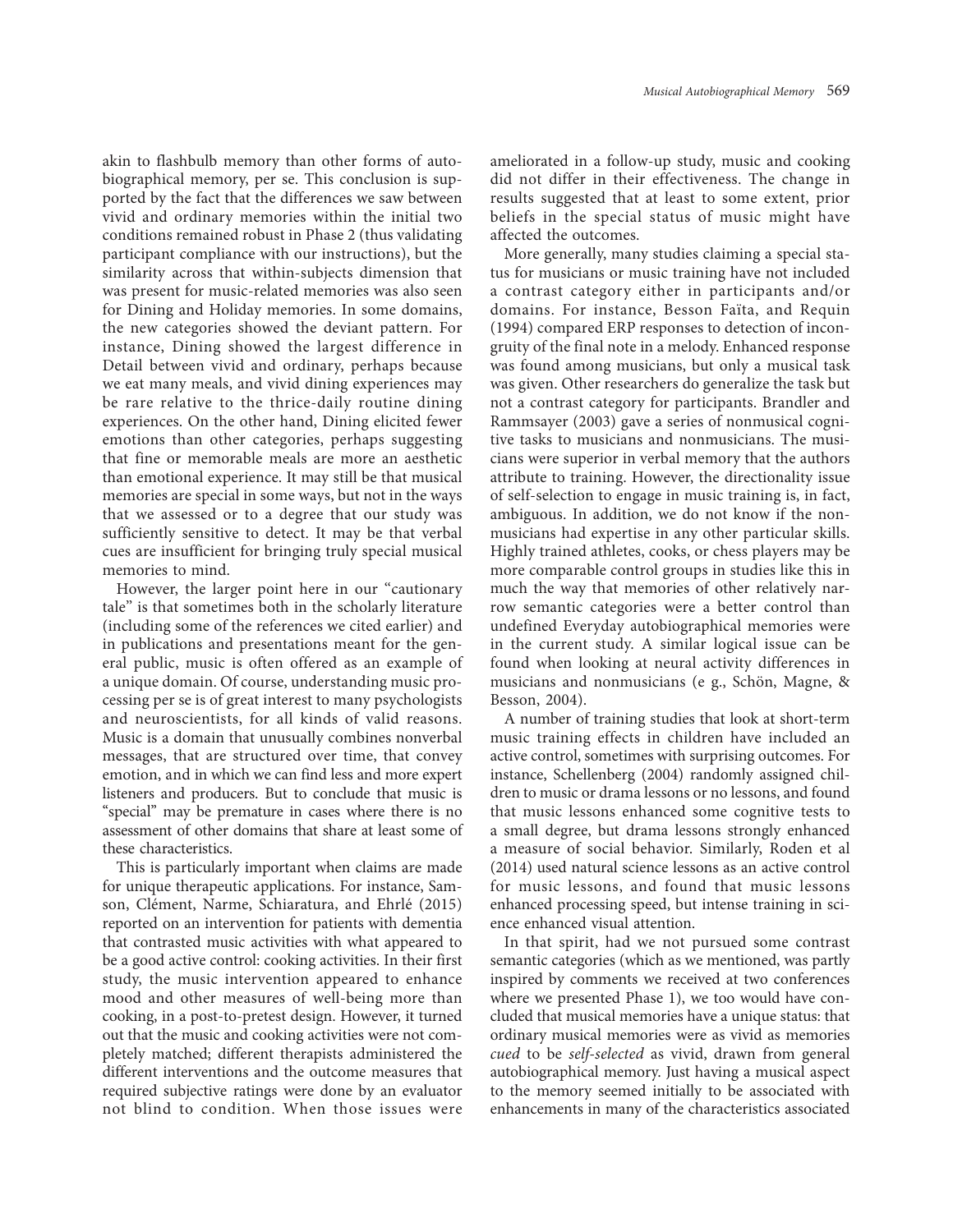with vivid autobiographical memories. This finding would have added in a circular way to the general beliefs about the specialness of music, which in turn could affect the outcomes of other studies, as described in the Samson et al. (2015) example.

We therefore recommend to our fellow music psychology researchers to consider the necessity of including well-matched, active control groups or conditions, when assessing how music might differ from processing of other material. Researchers who compare music and language do often consider these similarities and differences (for example, Patel, 2010). We hope our cautionary tale will encourage this approach more broadly.

# Author Note

We thank Charlotte Meringoff and Karalyn Enz at Lafayette College for help with data collection, and Holly Grosholz, Colleen McGonigle, Stephanie Purnell, and Emma Roberts at Bucknell University for help with data collection and coding.

Portions of this research were presented at meetings of the International Convention on Psychological Science and the Psychonomic Society.

Correspondence concerning this article should be addressed to Andrea R. Halpern, Department of Psychology, Bucknell University, Lewisburg, PA, 17837. E-mail: ahalpern@bucknell.edu

# References

ALESSANDRI, E., WILLIAMSON, V. J., EIHOLZER, H. & WILLIAMON, A. (2015). Beethoven recordings reviewed: A systematic method for mapping the content of music performance criticism. Frontiers in Psychology, 17. [https://doi.](https://doi.org/10.3389/fpsyg.2015.00057) [org/10.3389/fpsyg.2015.00057](https://doi.org/10.3389/fpsyg.2015.00057)

ALTENMÜLLER, E., & SCHLAUG, G. (2013) Neurobiological aspects of neurologic music therapy. Music and Medicine, 5, 210–216.

BAIRD, A., & SAMSON. S. (2009). Memory for music in Alzheimer's disease: Unforgettable? Neuropsychological Review, 19, 85–101. DOI: 10.1007/s11065-009-9085-2

BARRETT, F. S., GRIMM, K. J., ROBINS, R. W., WILDSCHUT, T., SEDIKIDES, C., & JANATA, P. (2010). Music-evoked nostalgia: Affect, memory, and personality. Emotion, 10, 390–403.

BELFI, A. M., KARLAN, B., & TRANEL, D. (2016). Music evokes vivid autobiographical memories. Memory, 24, 979–989.

BESSON, M., FAÏTA, F., & REQUIN, J. (1994). Brain waves associated with musical incongruities differ for musicians and nonmusicians. Neuroscience Letters, 168, 101–105.

BRADT., J, DILEO. C., MAGILL, L., & TEAGUE, A. (2016). Music interventions for improving psychological and physical outcomes in cancer patients. The Cochrane Database of Systematic Reviews, 8. DOI: 10.1002/14651858.CD006911.pub3

BRANDLER, S., & RAMMSAYER, T. H. (2003). Differences in mental abilities between musicians and non-musicians. Psychology of Music, 31, 123–138

CHABRIS, C. F. (1999). Prelude or requiem for the ''Mozart effect''? Nature, 400, 826–827.

EL HAJ, M., POSTAL, V., & ALLAIN, P. (2012). Music enhances autobiographical memory in mild Alzheimer's disease. Educational Gerontology, 38, 30–41.

GREENBERG, D. L., EACOTT, M. J., BRECHIN, D., & RUBIN, D. C. (2005). Visual memory loss and autobiographical amnesia: A case study. Neuropsychologia, 43, 1493–1502.

GUEST, G., MACQUEEN, K. M., & NAMEY, E. (2012). Applied thematic analysis. Los Angeles, CA: Sage Publications. DOI: 10.4135/9781483384436

HALPERN, A. R., & BARTLETT, J. C. (2011). The persistence of musical memories: A descriptive study of earworms. Music Perception, 28, 425–432.

HANSEN, M., WALLENTIN, M., & VUUST, P. (2013). Working memory and musical competence of musicians and nonmusicians. Psychology of Music, 41, 779–793.

HELMBOLD, N., RAMMSAYER, T., & ALTENMÜLLER, E. (2007). Differences in primary mental abilities between musicians and nonmusicians. Journal of Individual Differences, 26, 74–85.

JACOBSEN, J-H., STELZER, J., FRITZ, T. H., CHÉTELAT, G., LA JOIE, R., & TURNER, R (2015). Why musical memory can be preserved in advanced Alzheimer's disease. Brain, 38, 2438– 2450. DOI: 10.1093/brain/awv135

MÜLLENSIEFEN, D., GINGRAS, B., MUSIL, J., & STEWART, L. (2014). The musicality of non-musicians: An index for assessing musical sophistication in the general population. PloS One, 9, e89642.<http://dx.doi.org/10.1371/journal.pone.0089642>

PALOMBO, D. J., ALAIN, C., SÖDERLUND, H., KHUU, W., & LEVINE, B. (2015). Severely deficient autobiographical memory (SDAM) in healthy adults: A new mnemonic syndrome. Neuropsychologia, 72, 105–118.

PATEL, A. D. (2010). Music, language, and the brain. Oxford, UK: Oxford University Press.

RAUSCHER, F. H., SHAW, G. L., KY, C. N. (1993). Music and spatial task performance. Nature, 365, 611. DOI: 10.1038/ 365611a0

RODEN, I., KÖNEN, T., BONGARD, S., FRANKENBERG, E., FRIEDRICH, E. K., & KREUTZ, G. (2014). Effects of music training on attention, processing speed and cognitive music abilities—Findings from a longitudinal study. Applied Cognitive Psychology, 28, 545–557.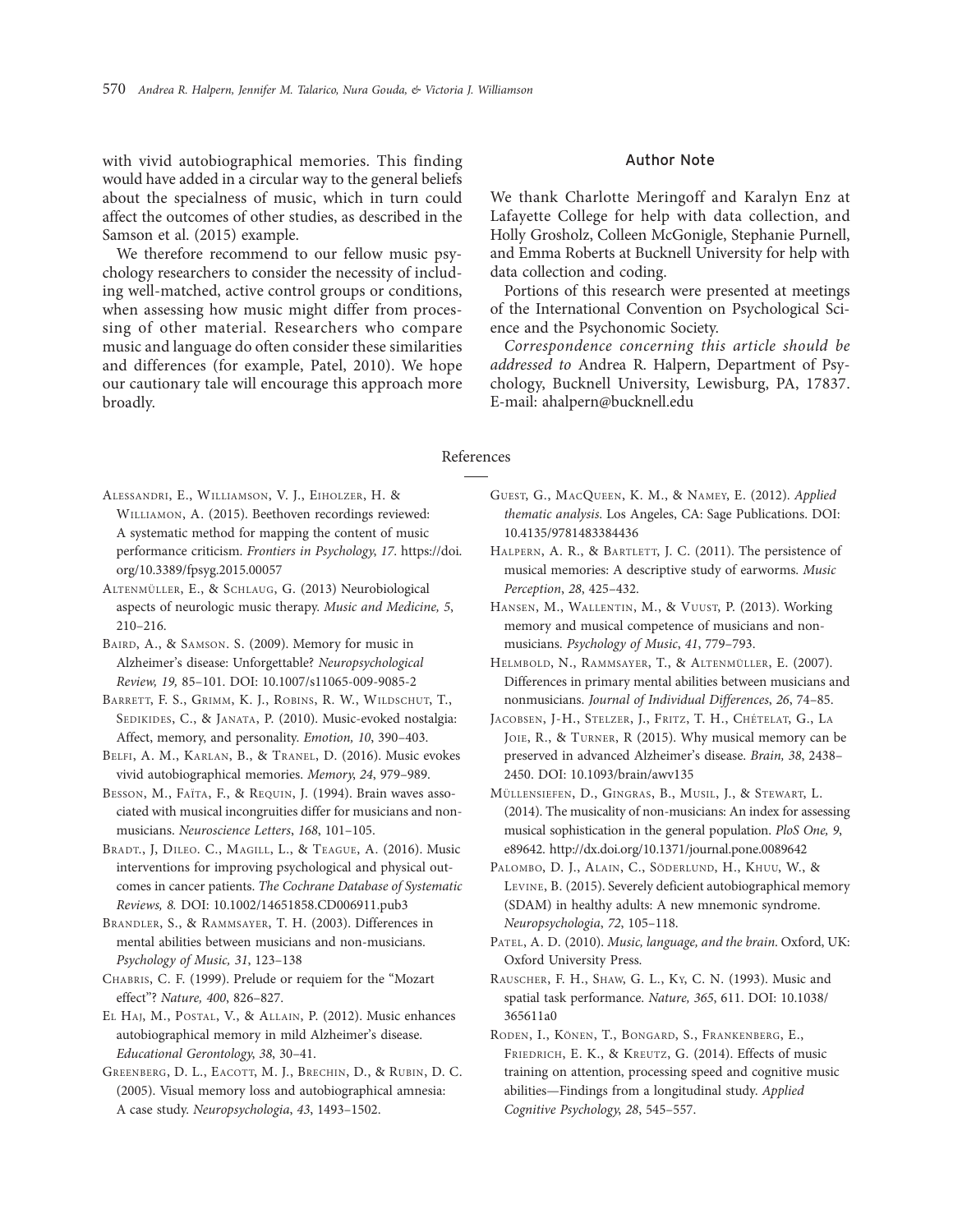RUBIN, D. C., SCHRAUF, R. W., & GREENBERG, D. L. (2003). Belief and recollection of autobiographical memories. Memory and Cognition, 31, 887–901.

SAMSON, S., CLÉMENT, S., NARME, P., SCHIARATURA, L., & EHRLÉ, N. (2015). Efficacy of musical interventions in dementia: Methodological requirements of nonpharmacological trials. Annals of the New York Academy of Sciences, 1337, 249–255.

SCHELLENBERG, E. G. (2004). Music lessons enhance IQ. Psychological Science, 15, 511–514. DOI: 10.1111/j.0956- 7976.2004.00711.x

SCHÖN, D., MAGNE, C., & BESSON, M. (2004). The music of speech: Music training facilitates pitch processing in both music and language. Psychophysiology, 41, 341–349.

TALARICO, J. M., & RUBIN, D. C. (2003). Confidence, not consistency, characterizes flashbulb memories. Psychological Science, 14, 455–461.

TALARICO, J. M., & RUBIN, D. C. (2017). Ordinary memory processes shape flashbulb memories of extraordinary events: A review of 40 years of research. In O. Luminet & A. Curci (Eds.), Flashbulb memories: New issues and new perspectives (2nd ed., pp 73–95). New York: Routledge.

THOMPSON, W. F., SCHELLENBERG, E. G., & HUSAIN, G. (2001). Arousal, mood, and the Mozart effect. Psychological Science, 12, 248–251. DOI: 10.1111/1467-9280.00345

WILLIAMSON, V. J., & JILKA, S. R. (2013). Experiencing earworms: An interview study of involuntary musical imagery. Psychology of Music, 42, 653–670. DOI: 10.1177/ 0305735613483848

WILLIAMSON, V. J., JILKA, S. R., FRY, J., FINKEL, S., MÜLLENSIEFEN, D., & STEWART, L. (2012). How do earworms start? Classifying the everyday circumstances of involuntary musical imagery. Psychology of Music, 40, 259–284. DOI: 10.1177/0305735611418553

WITZKE, J., RHONE, R. A., BACKHAUS, D., & SHAVER N. A . (2008). How sweet the sound: Research evidence for the use of music in Alzheimer's dementia. Journal of Gerontological Nursing, 34, 45–52.

# Appendix

#### EVERYDAY MEMORY REPORTS

Please describe in detail your most vivid autobiographical memory.

# What was the event?

When I found out that X had died

# When did this event occur? About a year ago – May  $5<sup>th</sup>$

#### Where were you, physically?

I was in M, in my dorm room (#), sitting on my bed on my computer

Were there others present, and if so, who? No, I was by myself

# What were you, personally, doing?

I was studying for finals and also on Twitter when I saw my friend tweet first to "pray for X" and then minutes later ''RIP X''

### What was your dominant emotion at the time of the event? Shock, disbelief, sadness, emptiness

Are there any other distinctive details from the event? There are so many – I can remember it like a play-by-play Please describe in detail any other event from your life that occurred in roughly the same time period as the event described above.

# What was the event?

My final meeting w/ coaches for S

# When did this event occur?

At the end of last school year, about a week or two before finals

## Where were you, physically?

I was in my coach's office

Were there others present, and if so, who? Yes, our head coach and assistant coach

# What were you, personally, doing?

I was sitting and coach was telling me about my progress and where I would be next year and what my goals should be

# What was your dominant emotion at the time of the event? A little nervous

Are there any other distinctive details from the event? No